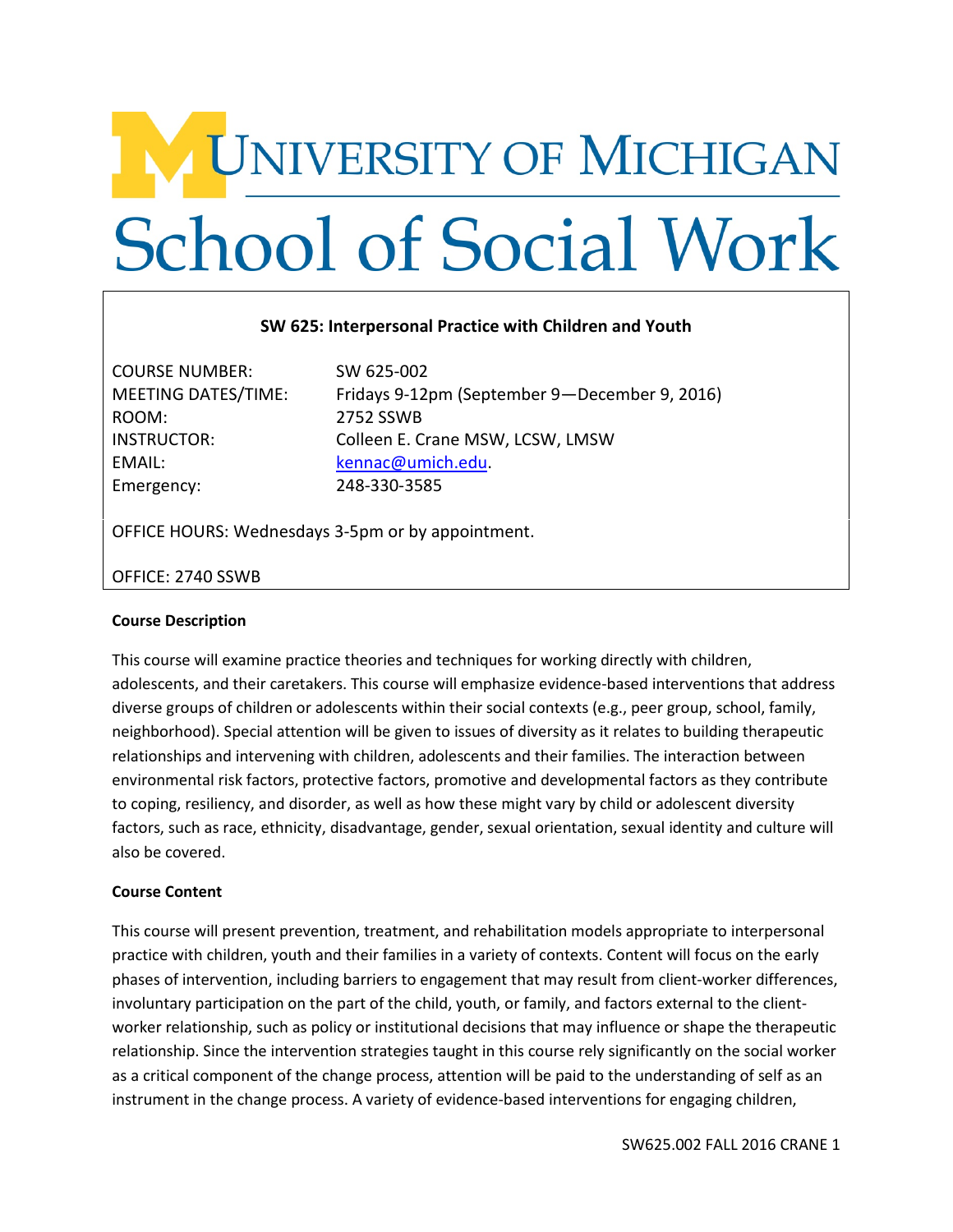youth, and their families (or other caretaking adults such as foster parents) will be presented. Assessment content will emphasize client and caretaker strengths and resources as well as risks to child or youth well-being that may result from internal or external vulnerabilities caused by trauma, deprivation, discrimination, separation and loss, developmental disability, and physical and mental illness. Particular attention will be paid to cultural, social, and economic factors that influence client functioning or the worker's ability to accurately assess the child, youth, or family. These assessments include attention to life-threatening problems such as addictions, suicidal ideation, and interpersonal violence. Content on intervention planning will assist students in selecting interventions, which are matched with client problems across diverse populations, cultural backgrounds, socio-political contexts, and available resources. These interventions will be based on a thorough assessment, appropriate to the child's or adolescent's situation, and sensitive to and compatible with the child/adolescent's and family's expressed needs, goals, circumstances, values, and beliefs. Summary descriptions of developmental stages (i.e. infancy, toddlerhood, preschool age, school age, and adolescence) will be presented in terms of developmental characteristics and milestones, salient developmental challenges, and themes such as self-esteem and the development of peer relationships. Helping parents or other caretaking adults to understand the child's or youth's issues or behavior in developmental terms will also be discussed. A range of evidence-based intervention approaches will be presented such as cognitive behavioral therapy, behavioral therapy, and parent management training. Promising practices for children and adolescents across child serving settings will also be reviewed. The use of play therapy in working with young children and children who have been traumatized will be explored. Since work with children and youth almost always requires multiple intervention modalities, attention will be given to creating effective intervention plans through the integration of different modalities. Those intervention methods that have been empirically demonstrated to be effective will be given particular emphasis. Methods for monitoring and evaluating interventions will also be discussed and demonstrated in this course.

#### **Course Objectives**

Upon completion of the course, students will be able to: 1. Understand and address the impact of diversity (including ability, age, class, color, culture, ethnicity, family structure, gender (including gender identity and gender expression), marital status, national origin, race, religion or spirituality, sex, and sexual orientation) of children, adolescents and their families and the social worker on practice process and outcomes. (Practice Behaviors 4.IP, 10.c.IP) 2. Describe and apply a number of assessment procedures (e.g. direct observation of or interviews with the client, parent or caretaker, and collateral contacts with teachers, caseworkers, or other professionals) that identify internal and external risk protective and promotive factors that may affect children and adolescents. (Practice Behaviors 3.IP, 9.IP, 10.b.IP) 3. Describe the primary developmental tasks and characteristics of childhood and adolescence as they relate to the selection and implementation of developmentally and culturally appropriate techniques for engaging and treating children and adolescents. (Practice Behaviors 4.IP, 10.a.IP) 4. Identify the ways in which continuity or disruption in primary care relationships may impact children, adolescents, and the therapeutic relationship. (Practice Behaviors 1.IP, 10.a.IP) 5. Engage in an assessment process that includes gathering information on the risk, protective and promotive factors at the intrapersonal, family, peer group, school and neighborhood levels in order to formulate and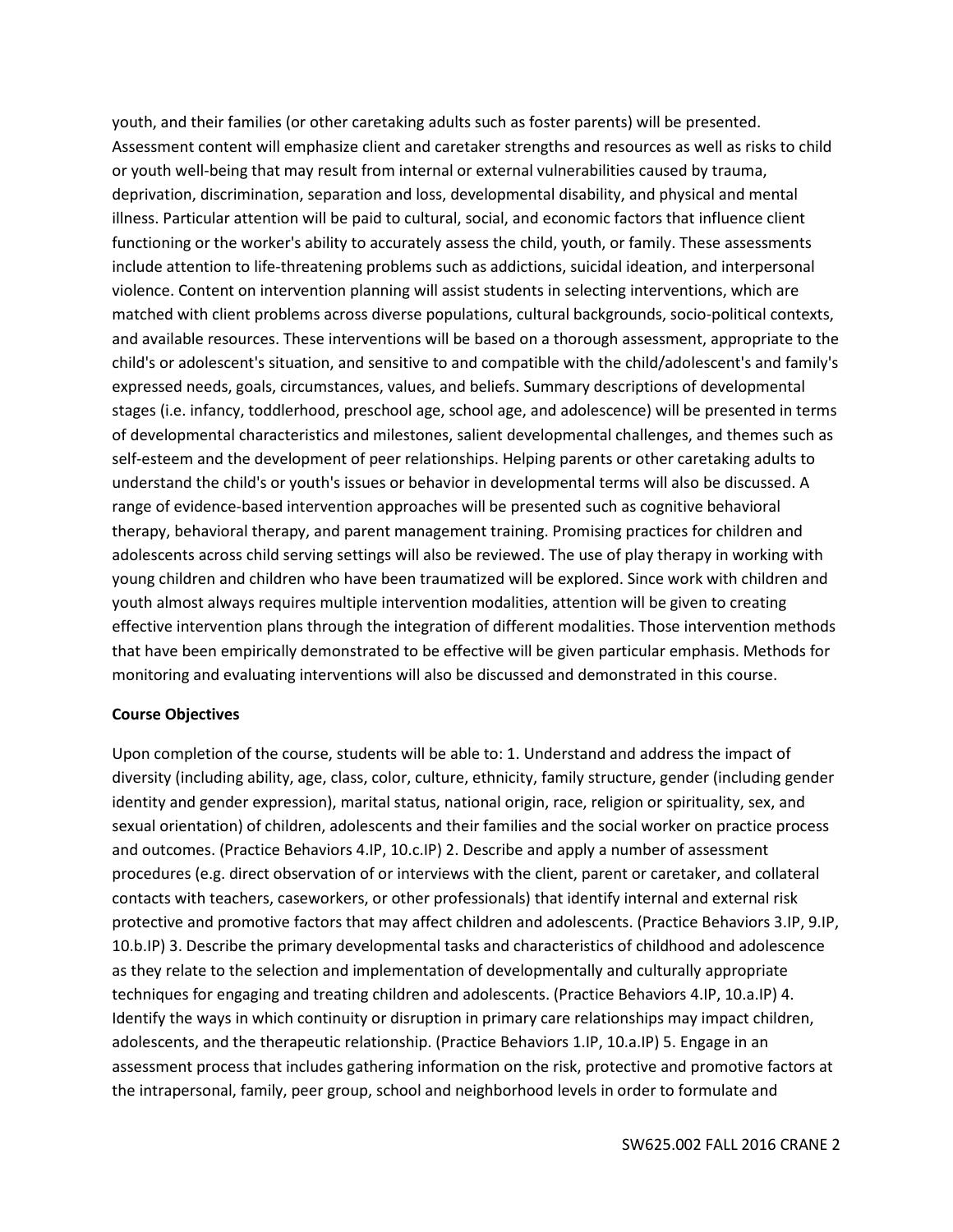understanding of the child/adolescent's presenting problems and circumstances. (Practice Behaviors 9.IP, 10.b.IP) 6. Implement evidence-based prevention and intervention strategies (e.g. cognitive behavioral interventions, parent management training) that are compatible with child/adolescent and family or caretaker goals, needs, circumstances, culture, and values. (Practice Behaviors 2.IP, 3.IP, 6.IP, 9.IP, 10.c.IP) 7. Develop intervention skills in working with children, adolescents and their families. (Practice Behavior 10.c.IP) 8. Monitor and evaluate interventions with regard to: effectiveness, sensitivity to diversity factors; impact of child/adolescent' and families' social identities on their experience of power and privilege; and appropriateness of the intervention to specific child/adolescent needs resulting from conditions such as maltreatment, deprivation, disability, and substance abuse. (Practice Behaviors 5.IP, 10.d.IP)

#### **Course Design**

The instructor will select required and recommended readings. Class format will include lecture, discussion, case analysis, skills development sessions and viewing of videotapes. Written assignments will integrate theory, evidence-based research, and case analysis, and when possible, the student's practicum work.

#### **Theme Relation to Social Justice**

Social Justice and Social Change will be addressed through discussion of differences between problems responsive to interpersonal practice interventions and those which result from poverty, discrimination, and disenfranchisement, requiring systemic as well as individual interventions. Case advocacy for disadvantaged, deprived, victimized and underserved or inappropriately served children and adolescents and their families will also be emphasized. Victimized and underserved or inappropriately served children and adolescents and their families will also be emphasized.

#### **Theme Relation to Behavioral and Social Science Research**

Behavioral and Social Science Research will be addressed in relationship to the selection, monitoring, and evaluation of assessment and intervention methods with specific emphasis on evidence-based interventions in the areas of developmental psychopathology, attachment, risk, resiliency and coping, trauma, and maltreatment. Students will develop advanced skills necessary to implement evidencebased interventions and critically evaluate intervention theories and approaches used with child and adolescent populations.

#### **Relationship to SW Ethics and Values**

Social work ethics and values in regard to confidentiality, self-determination, and respect for cultural and religious differences are particularly important when working with children and youth. Social workers working with children and adolescents often need to make critical intervention decisions, which may have to balance risks to the child's or adolescent's safety or emotional well-being with their need for ongoing connection to their families and communities. This course will cover the complexities of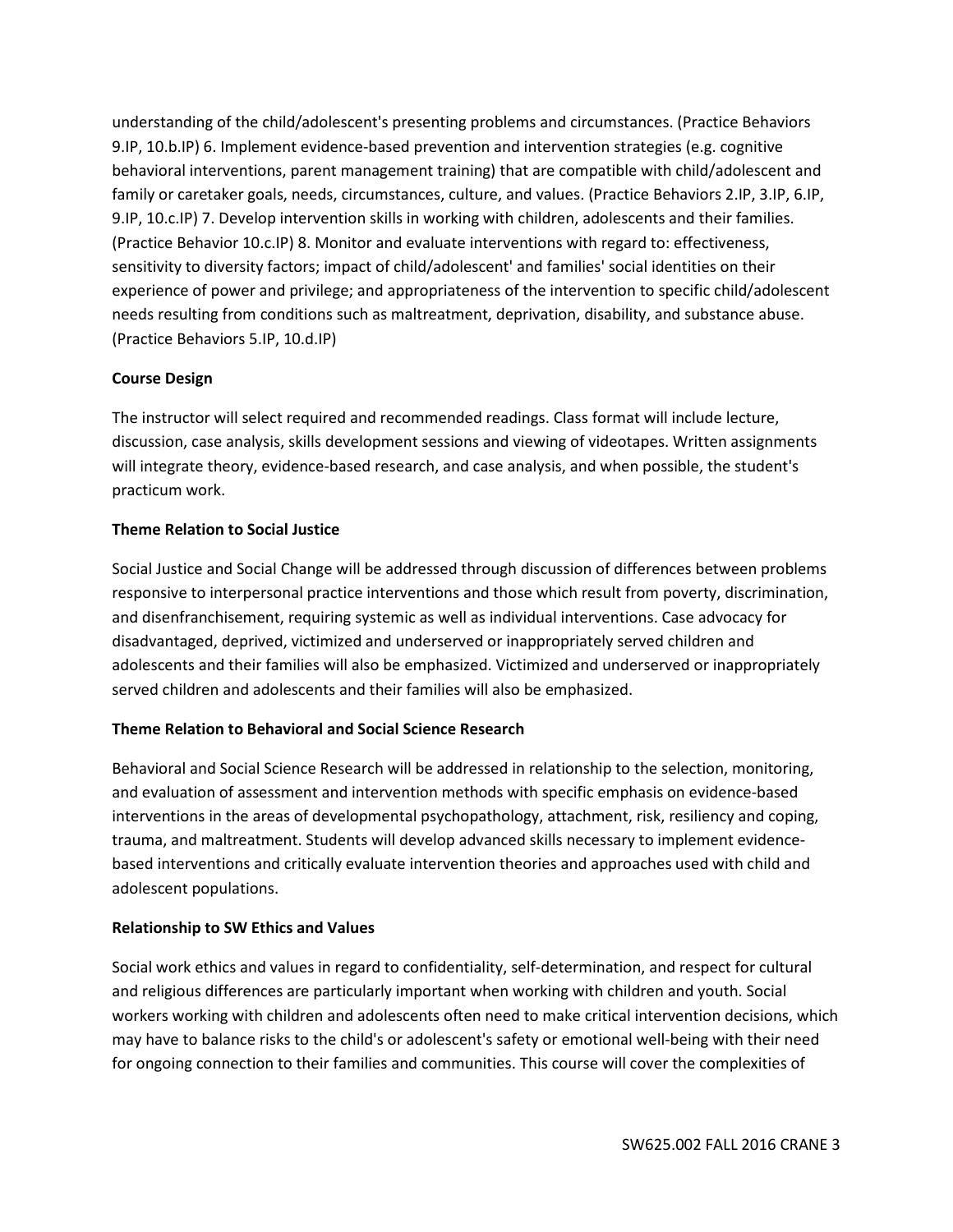ethical dilemmas as they relate to work with child and adolescent populations and the ways that the professional Code of Ethics may be used to guide and resolve value and ethical issues.

#### **Faculty Approved 09/03/2014**

#### **A. Academic Conduct and Integrity**

Please see Chapter 12: Student Code of Academic and Professional Conduct in the *Student Guide to the Master's in Social Work Degree Program* (http://www.ssw.umich.edu/studentGuide) for a discussion of student responsibilities for academic conduct and integrity. In particular, please pay attention to issues related to plagiarism. Students who are found responsible for academic misconduct are subject to disciplinary action up to and including dismissal from the School of Social Work, revocation of degree, or any other sanction deemed appropriate to address the violation. This includes using work from other courses in this course and presenting it as new material for completion of assignments.

#### **Writing Assistance**

I take reviewing and grading your written work very seriously. I ask that you take pride in your written work and ask for help if needed. I am available to review assignments for feedback and editing, if there is time. However, if you need additional assistance, the SSW has a resource for you. Please check out: https://sites.google.com/a/umich.edu/ssw-writing-help/. The School of Social Work Writing Assistance is located in career services. They are also available for assistance in writing your resume, cover letter, and goal statement if needed. There is also a link to OWL Purdue on CANVAS. OWL Purdue is a great resource for everything related to APA format and style. Here is the link as well: https://owl.english.purdue.edu/owl/resource/560/01/

# **Accommodations for Students with Disabilities**

If you need accommodations for a disability or other special need, please let me know as early as possible (by the third week of class) so that we can work out the necessary arrangements. Also note that Office of Student Services in the SSW offers support to students with disabilities, as well as students with other issues such as emotional, health, family, and financial problems. Please see Chapter 19: Students with Disabilities-Relevant Policies in the *Student Guide to the Master's in Social Work Degree Program* (http://www.ssw.umich.edu/studentGuide) for additional resources.

#### **Religious Observances**

Please notify me (by the third week of class) if religious observances conflict with class or due dates for assignments so that we can make appropriate arrangements.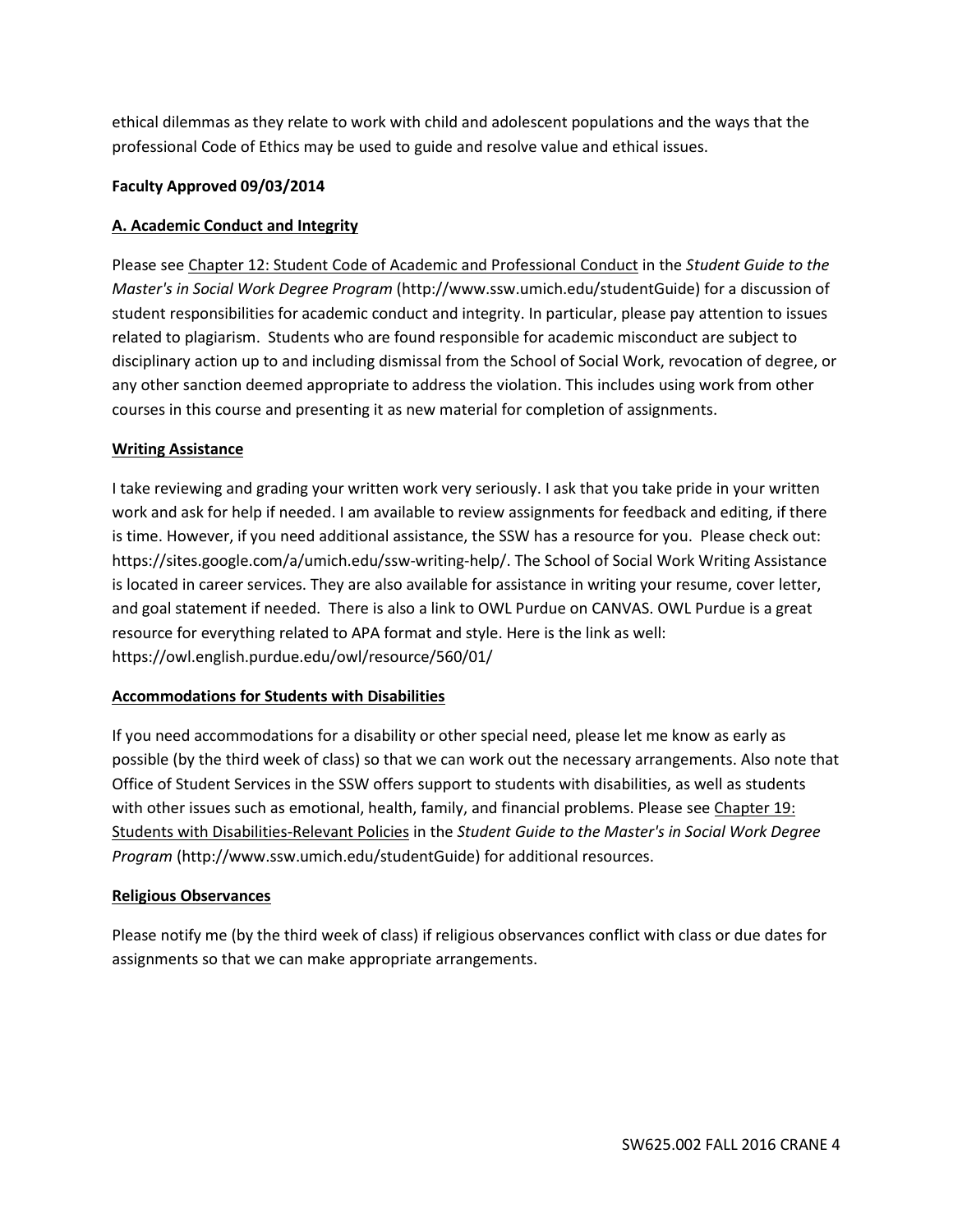#### **B. Assignments:**

Attendance is necessary for participation to occur but attendance alone is not enough –you have to actively engage – ask and answer questions, make comments. Participation counts for 10% of your overall grade. If you are to miss more than 1 class during the semester, you will need to speak with me, as an additional writing assignment will be required of you.

Typically each week we'll have some combination of lecture, small group discussion and full class discussion. Lecture outline will be posted on CANVAS before the night of the lecture. Each week there will be assigned readings. As we progress through the semester, I will begin to highlight readings based on our class discussions. Each week, in discussion you will be asked about the core concepts and relevant implications of these concepts. Core concepts should link from one week to the next in the sense that you should be asking yourself (and me) how the current week's content relates to what we already learned. The goal of the discussions is to create an active learning context in which each week's content is actively linked to prior content so that by the end of the semester, students will have a linked memory structure, facilitating later recall and use of the material in class and in the field.

Please note that if you are more than 15 minutes late to class, your participation for that day will be marked accordingly. Class begins promptly at 9:10am; a sign in sheet will be passed around and collected shortly after. As social workers it is important that we value the time of the clients and families we work with, by arriving on time and participating in class we are working to instill those values from the beginning of our practice. This class serves as the foundation of your practice as a social worker!!

# **C. Grading:**

Both content and format will be considered in assigning grades. Failure to follow APA guidelines for referencing will result in a lower grade. Each assignment will be given points and a corresponding letter grade. The criteria for each grade are as follows:

| $A+ = 100$  | $B+ = 89-91$ $C+ = 79-81$ |               | $D = 66 - 71$      |
|-------------|---------------------------|---------------|--------------------|
| $A = 97-99$ | $B = 86 - 88$             | $C = 76-78$   | $E =$ less than 66 |
| $A = 92-96$ | B -= 82-85                | $C - 72 - 75$ |                    |

Please note: A grade of B indicates mastery of the subject content at a level of expected competency for graduate study. A B grade indicates that the work has met the expectations of an assignment for graduate student performance. A grade in the A range is based on demonstration of skills beyond expected competency and at an exemplary, outstanding or excellent degree. A C grade range indicates minimal understanding of subject content and significant areas need improvement.

**Work Expectation:** The University of Michigan expects a student to put in a minimum of two hours weekly preparation for each credit awarded in a graduate/professional school. Thus, you are expected to spend a minimum of six hours per week of preparation for this class. The assignments in this class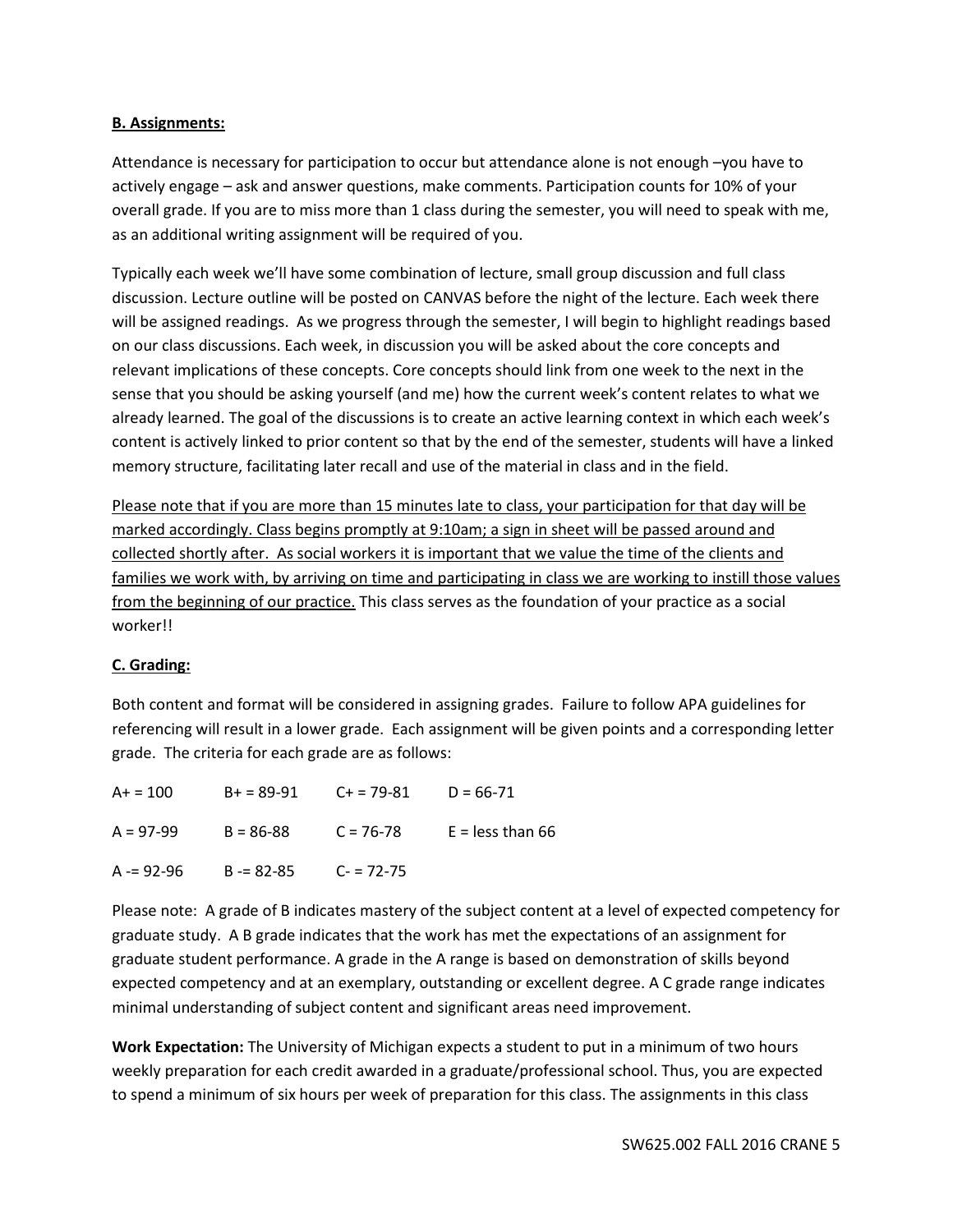have been developed to help the student systematically gain social work knowledge, to develop social work practice skills and values, and to enable the student to achieve successfully the goals and objectives of the course.

#### **A Note on the Learning Environment:**

While all of us come to this course with various experiences, skill sets and values, it is important that we respect diverse opinions and perspectives. The class is designed as a co-learning environment and one where class members are encouraged to try new skills and take risks. Your contribution as a "teacher and a learner" in the class will enhance the learning for all class members.

To facilitate the co-learning environment, the instructor will provide useful and constructive comments, facilitate a safe forum for discussion and learning and be responsive to students' questions both in and out of class.

A student is expected to be on time, prepared with questions from readings, DVDs and assignments, respectful of diverse perspectives, open to learning and to complete assignments on time.

All assignments are due at the start of class, or when stated on CANVAS. This means that you need to make time for printing out your paper, or if submitting it on line, time for potential technology related issues. Each day your assignment is late, 1 point will be deducted from your final grade for that assignment. A rewrite will not include points that were deducted for a late submission.

#### **D. Course Requirements:**

| Class Participation & Attendance                         | On-going    | 10% |
|----------------------------------------------------------|-------------|-----|
| Completion of the PCIT Training                          | 10/7/16     | 15% |
| <b>Completion of TF-CBT Training</b>                     | 11/18/16    | 15% |
| <b>Clinical Case Presentation &amp; Reflection Paper</b> | As assigned | 10% |
| <b>Clinical Assessment Paper</b>                         | 11/11/16    | 25% |
| <b>Clinical Intervention Paper</b>                       | 12/16/16    | 25% |

# **REQUIRED TEXTS AND OPTIONAL RECOMMENDED TEXTS:**

#### **Required:**

Brent, D.A., Poling, K.D. & Goldstein, T.R. (2011). *Treating depressed and suicidal adolescents: a clinician's guide* NY: Guilford.

Allen, B. & Kronenberg, M. (2014). *Treating traumatized children: a casebook of evidence-based therapies.* NY: Guilford.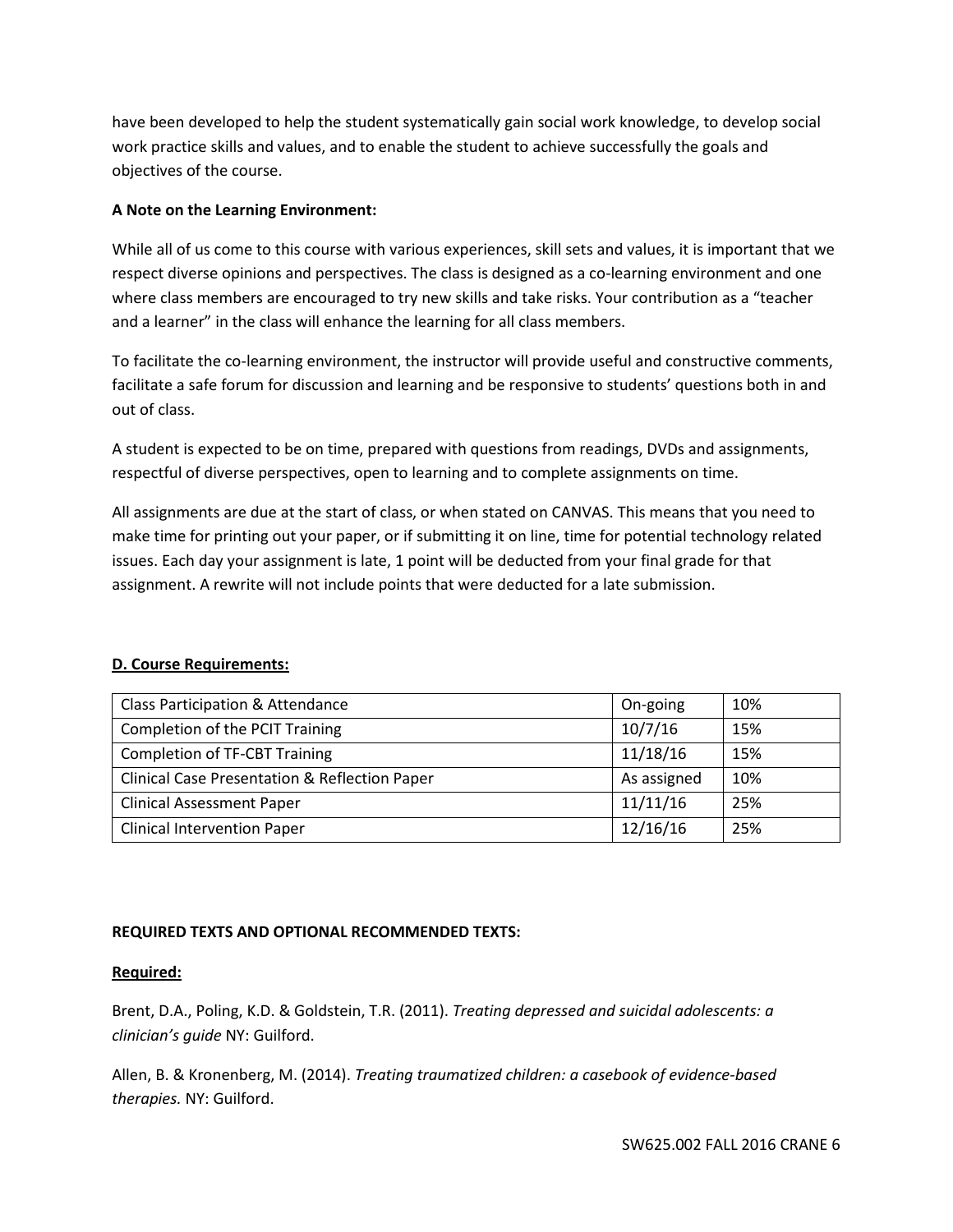#### **Optional/Recommended Texts on Reserve at the Library:**

Maruish, M. E. (2002) *Essentials of treatment planning.* NY: Wiley.

Friedberg, R.D., McClure, J.M., & Garcia, J. (2009) *Cognitive therapy techniques for children and adolescents: tools for enhancing practice.* NY: Guilford.

Fristad, M., Arnold, J. & Leffler, J. (2011). *Psychotherapy for children with bipolar and depressive disorders.* NY: Guilford.

Henggeler. S. Schoenwald, S. et al. (2009)*. Multisystemic Therapy for Antisocial Behavior in Children and Adolescents.* NY: Guilford

Stallard, P. (2002). *Think good- feel good: a cognitive behavior therapy workbook for children and young people.* NY: Wiley.

**Several peer-reviewed articles and additional book chapters/intervention manuals are also required and are listed in the course syllabus and located on the CANVAS site for the course. All required books and optional text resources when possible are on Course Reserves at Shapiro Library.** 

#### **Assignments:**

#### **1) Clinical Case Presentations & Reflection. Reflection is due one week after your presentation:**

Each week 2 clinical case presentations will be given by selected students as assigned. Each student will be assigned one in-class presentation during the semester. Presentations will be a maximum of 15 minutes long with clinical case discussion to follow each case for approximately another 15 minutes.

The purpose of the clinical case presentation is to address any area where you would like feedback from the class in order to gain a greater understanding or new perspectives on the clinical case situation. Often the case presentation will be addressing areas where you as a clinician felt stuck or need additional feedback on a particular issue or clinical process variable.

Case presentations should follow the following format: (1) Share with the class your clinical question(s) or learning outcome you would like to address in the case presentation. For purposes of the presentation you should have 1-2 questions for the class to address in discussion. (2) Brief case description: presenting problem/concern, any critical issues, relevant histories (social, family, medical, psych, education). Please remember to protect confidentiality of any case material and alter case information to ensure that client systems cannot be identified.

The purpose of this background is to help us engage in the clinical formulation and intervention planning. Be concise in presenting this information. (3) Summary of your clinical formulation or impressions. Include how you incorporated best practice knowledge and skills in your assessment and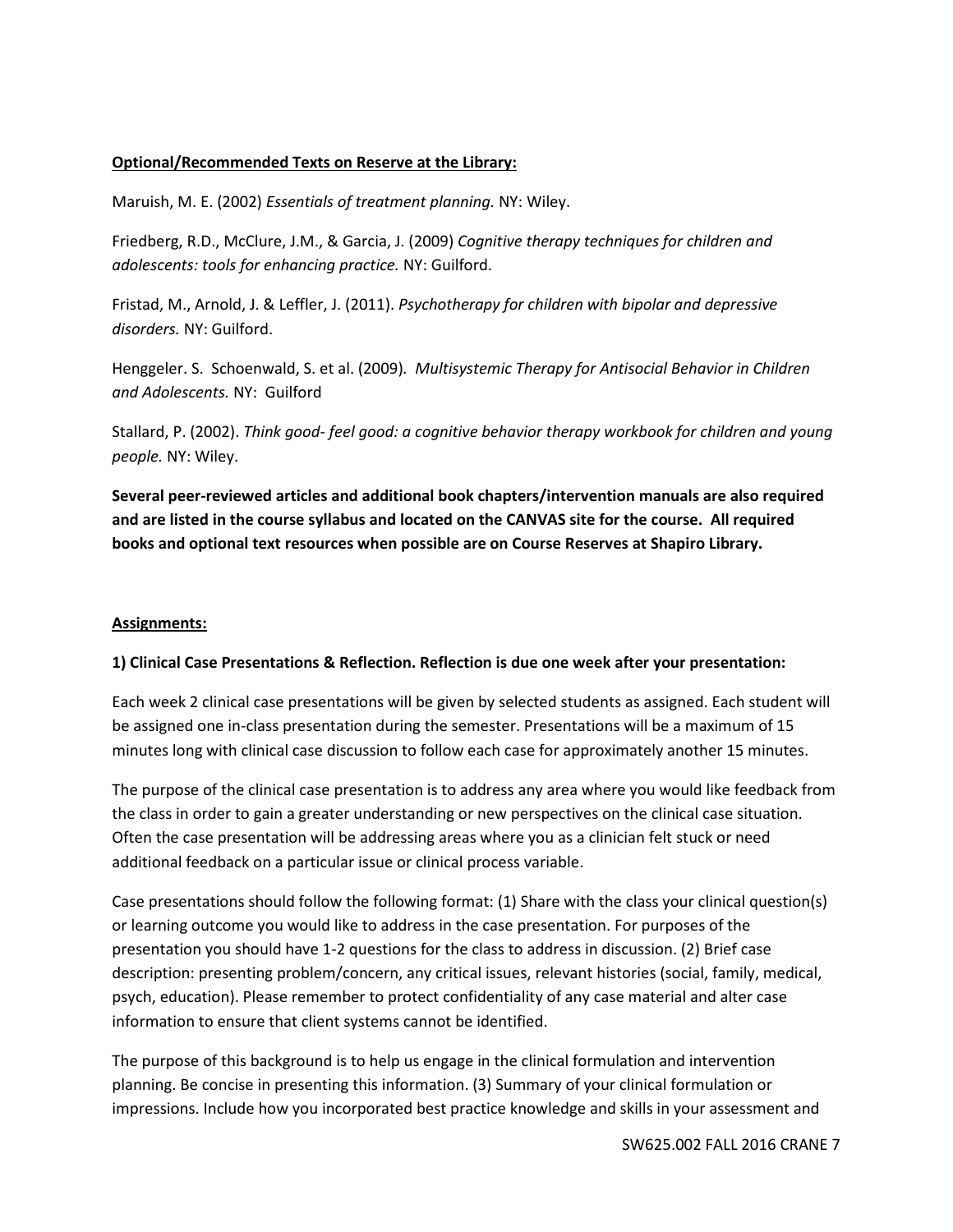clinical hypothesis development. Also discuss any worker/client system diversity factors that may have impacted on your clinical impressions and engagement process. (4) Interventions used and/or treatment plan goals; links to any evidenced-based practices that you reviewed, to help in developing the intervention approach.

**Written Case Summary:** The case summary should be a reflection of what you learned about your clinical question(s) or learning outcomes based on your own review of current practices and the feedback that you received from the class discussion. This summary should be approximately 2-3 pages and submitted to the instructor one week post presentation. If you are presenting on the last day of class, your summary will be due on Friday, December 16th by 5pm.

Presentations will start September 30th. A sign-up sheet will be distributed on the first day of class.

You will need to upload your PowerPoint presentation and reflection to receive credit for this assignment.

# **2) Completion of the PCIT Training. Due October 7, 2016.**

# **PCIT Web Course**



# **<http://pcit.ucdavis.edu/pcit-web-course/>**

In 2011, the UCD PCIT Training Center developed the "PCIT for Traumatized Children" Web Course: a free, 10-hour, 11-module web course to provide fundamental information about providing PCIT. This web course was designed to increase access to information about PCIT and to make it easier for more therapists to learn the skills necessary to aid a greater number of families. The web course gives trainees a solid foundation in PCIT and partially fulfills the requirements to be a certified PCIT therapist. The course uses a combination of instruction, video examples, and interactive exercises to educate therapists on the principles of PCIT.

<http://pcit.ucdavis.edu/pcit-web-course/> (Links to an external site.)

**Once you have completed the training, please write a brief 1-2 page summary concerning the training.** Please unload your certificate of completion at the end of your reflection.

**1. A brief description of the training in your own words.**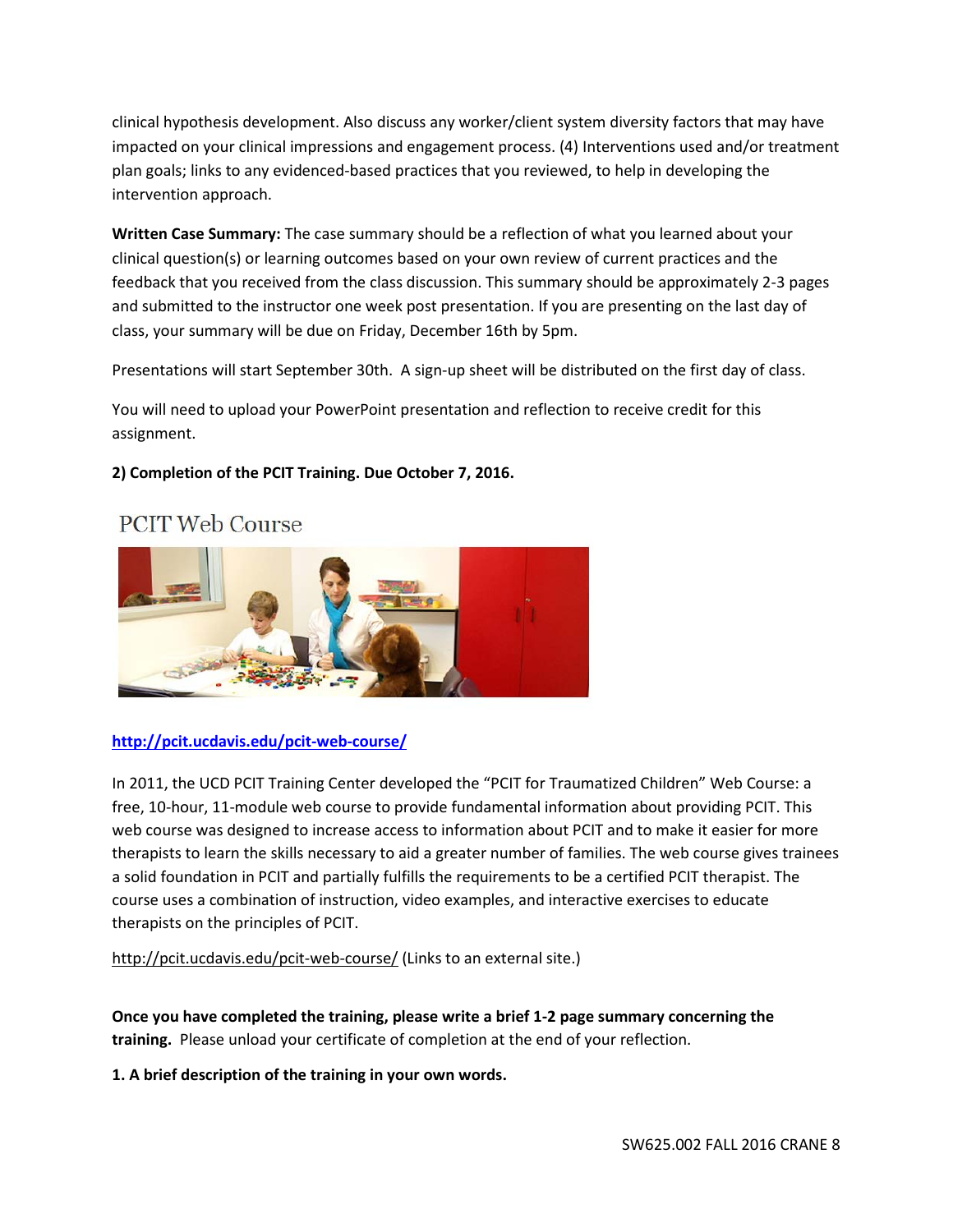**2. What will you take from completing this course that will help you guide your future practice or involvement with children and families?**

**3) Completion of the TF-CBT Training. Due November 18, 2016.**



This on-line course is sponsored by the National Child Traumatic Stress Network. The website for this curriculum is https://tfcbt.musc.edu (Links to an external site.). *It takes some time, so you may want to get started early in the semester.*

Complete the internet course on the use of Trauma-Focused Cognitive Behavioral Therapy, by Cohen, Mannarina and Debringer, and turn in your certificate of completion with a short 1-2 page reflection paper. The course takes about 10 hours and will be completed at your own pace outside of class. **You will earn 10 continuing education hours for taking this course and a certificate of completion that can be reflected in your resume.**

**Once you have completed the training, please write a brief 1-2 page summary concerning the training.** Please unload your certificate of completion at the end of your reflection.

**1. A brief description of the training in your own words.**

**2. What will you take from completing this course that will help you guide your future practice or involvement with children and families?**

**4) Clinical Assessment Paper. Due November 11, 2016.**

**This assignment should be 6-9 pages in length (not including works cited). 1.5 spacing.**

Please use the following guideline to complete the assignment.

Be sure your writing is brief, clear and jargon-free. Remember, when completing this assignment to alter case information as needed to protect client confidentiality*.* Use only initials or new names to identify the youth or family members.

*If you are not actively engaged in working with a youth, you can select a volunteer experience where you worked with youth or previous work situation where you had an opportunity to engage youth in change, or a supervisor's case if you are working in a child or youth setting, or a clinical demonstration/training*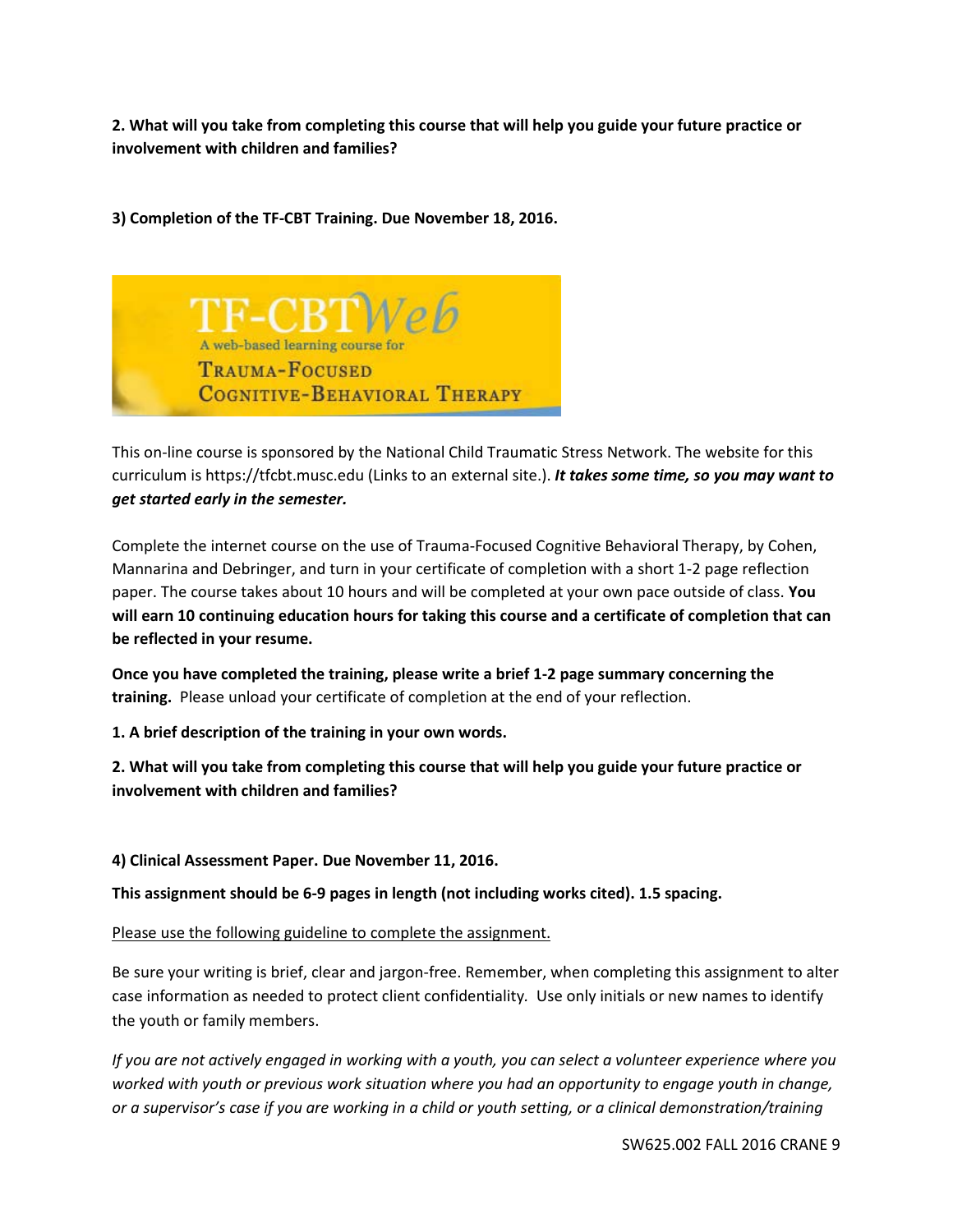*video/DVD to address the components of this assignment. Please meet with the instructor for additional clarification on how to complete this assignment when you are not working directly with youth.* 

#### **Bio-psychosocial Assessment**

Provide a description of the setting in which you are working with the youth, the reason for referral for services, summarize the youth's presenting problems/issues and any biopsychosocial assessment information you collected as part of the assessment of the youth. Prepare this segment of the assignment as a professional document that could be entered into the youth's record.

Include in the bio-psychosocial assessment the following information that may be obtained from the youth and parent(s)'/caregivers depending on your setting (Please use the following subheadings):

Description of the Presenting Issues and Referral Source

Family background and situation;

Physical functioning and health of youth;

Educational background and School performance;

Cognitive functioning;

Psychological and emotional functioning;

Interpersonal and social relationships;

Ethnicity;

Religion and spirituality of youth/family;

Gender (including Gender Identity and Gender Expression);

Strengths and problem-solving capacity of youth and family;

Family income and use of community resources;

Potential barriers to treatment;

Clinical Impressions/Case Formulation

*In general, a case formulation usually involves the following steps: developing a comprehensive problem list, determining the nature of each problem, identifying patterns among the problems, developing a hypothesis to explain the problems, validate and refine hypothesis and test hypothesis (Maruish 2002, p. 117). This is an important part of the assessment summary and should be at least half a page in the write-up.*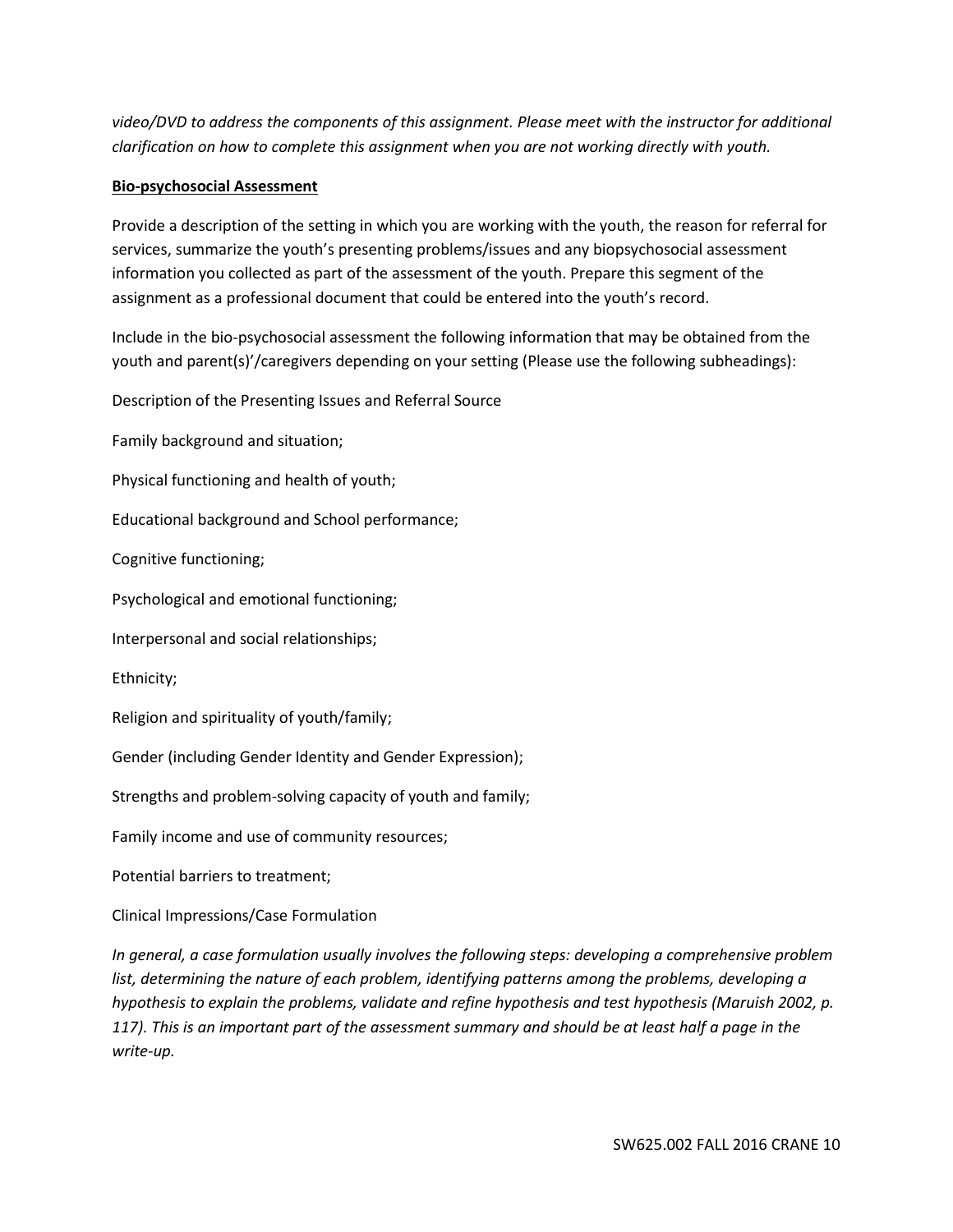Building the Therapeutic Alliance: Discuss what steps you took to form a therapeutic alliance with the youth, with what result. Reflect on the following:

How did you engage and build a relationship with the youth?

What diversity factors might have influenced the ways that you choose to engage with the youth (e.g., age of the youth, race of the youth, sexual identity of the youth, cognitive abilities, emotional and behavioral challenges, cultural or language issues, and worker diversity factors)? *(This should be about one page, 1.5 spaced)*

DSM-5 Diagnosis. If you had to classify the emotional and behavioral health challenges faced by the youth, identify the DSM-5 diagnosis you would use and give a rational for the selection of that diagnosis. *(This should be about half a page, 1.5 spaced)*

# **5. Clinical Intervention. Due December 16, 2016.**

# **This assignment should be between 6-9 pages, 1.5 spacing. Works cited page also needs to be included.**

Please use the following guideline to complete the clinical intervention paper. This paper should build from work you did in the Clinical Assessment paper. Once again, be sure your writing is brief, clear and jargon-free. Remember, when completing this assignment to alter case information as needed to protect client confidentiality*.* (Review the *Essentials of Treatment Planning (Maruish)* to guide your work.)

- 1. Select 2 areas you identified in the clinical assessment paper (from your case formulation section) to focus on in more detail in this intervention paper.
- 2. For each area identified (2 are required for this assignment):
	- o Develop a goal for the youth situation,
	- o Discuss techniques and strategies you might use in your work with the youth and family. (What are the theories or empirically supported interventions that you are using to guide your work?).
	- $\circ$  Identify the smaller steps involved in working toward the goal (How do you build a therapeutic alliance with this child or family?).
	- o Highlight how you will incorporate the youth and family feedback related to addressing the goal (Potential roadblocks? How might you address them?).
- 3. Create a treatment/intervention chart for each goal. The chart should include:
- A column that identifies each problem,
- The goal for each problem,
- Key objectives, the strategies/techniques to be used,
- Who will be involved in carrying out the strategies/techniques,
- A proposed timeline,
- Strengths and barriers.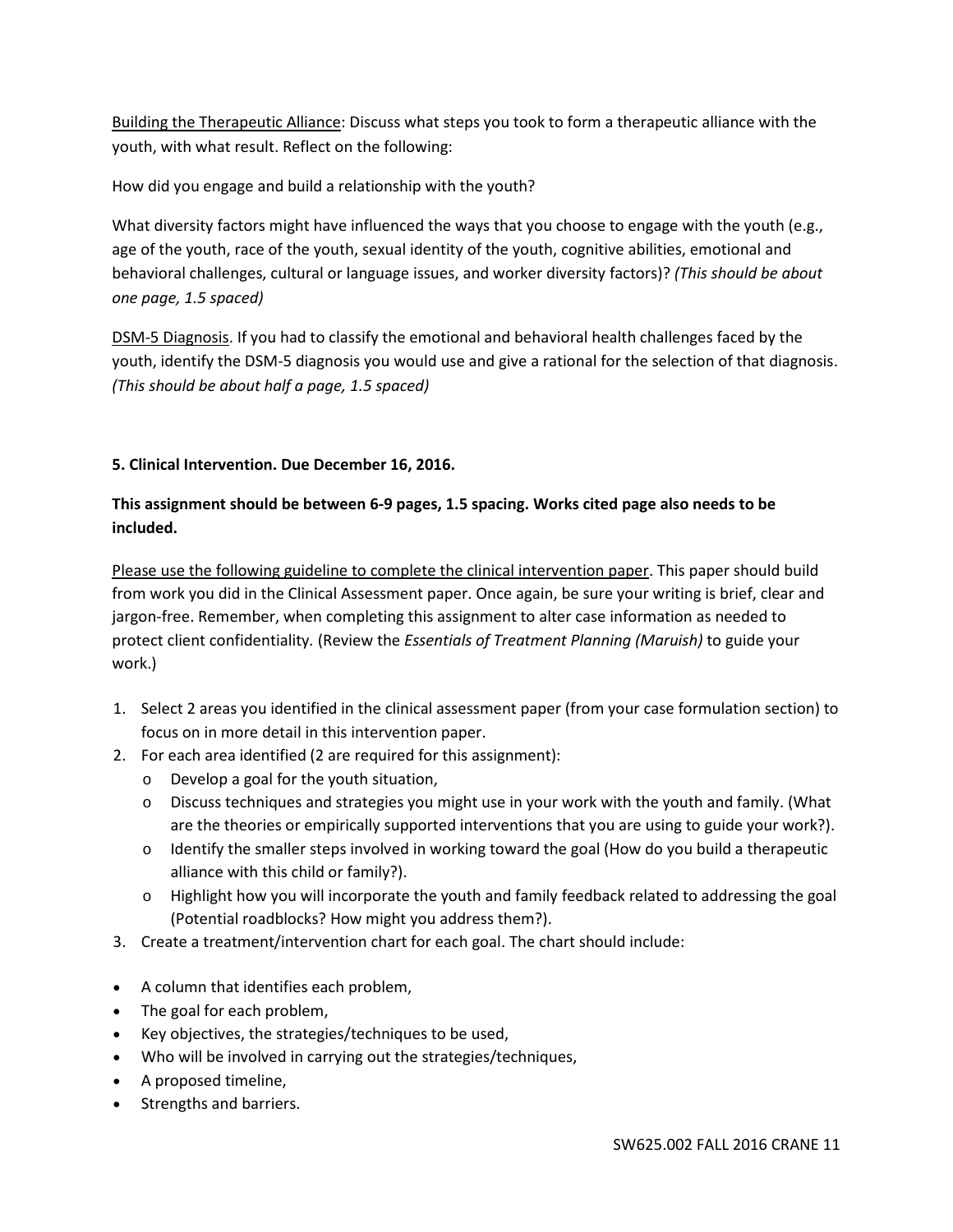Prepare this segment of the paper as a professional document that could be added to a youth's case file.

- 4. Identify at least one standardized measure that you use or will use to monitor change over time with each problem area. Discuss how you might use the measures selected and the benefits of using this measure as it relates to change efforts. Be sure to include the source for the measure and when possible the actual measure. http://guides.lib.umich.edu/tests
- 5. Discuss how clinical social work values informed your work with this youth in the development of this intervention plan. Refer to the NASW Code of Ethics as a guide for your response in this section. Discuss at a minimum two values or ethical principles relevant to your case situation. http://www.socialworkers.org/pubs/code/code.asp
- 6. Reflect on your learning: What are you taking from this paper that will help you guide your future clinical practice with children, youth and families that you may work with? What skills have you gained or enhanced through the development of this paper?
- 7. Use at least 5 individual peer reviewed resources from in class references or references you have obtained on your own. Create a works cited page.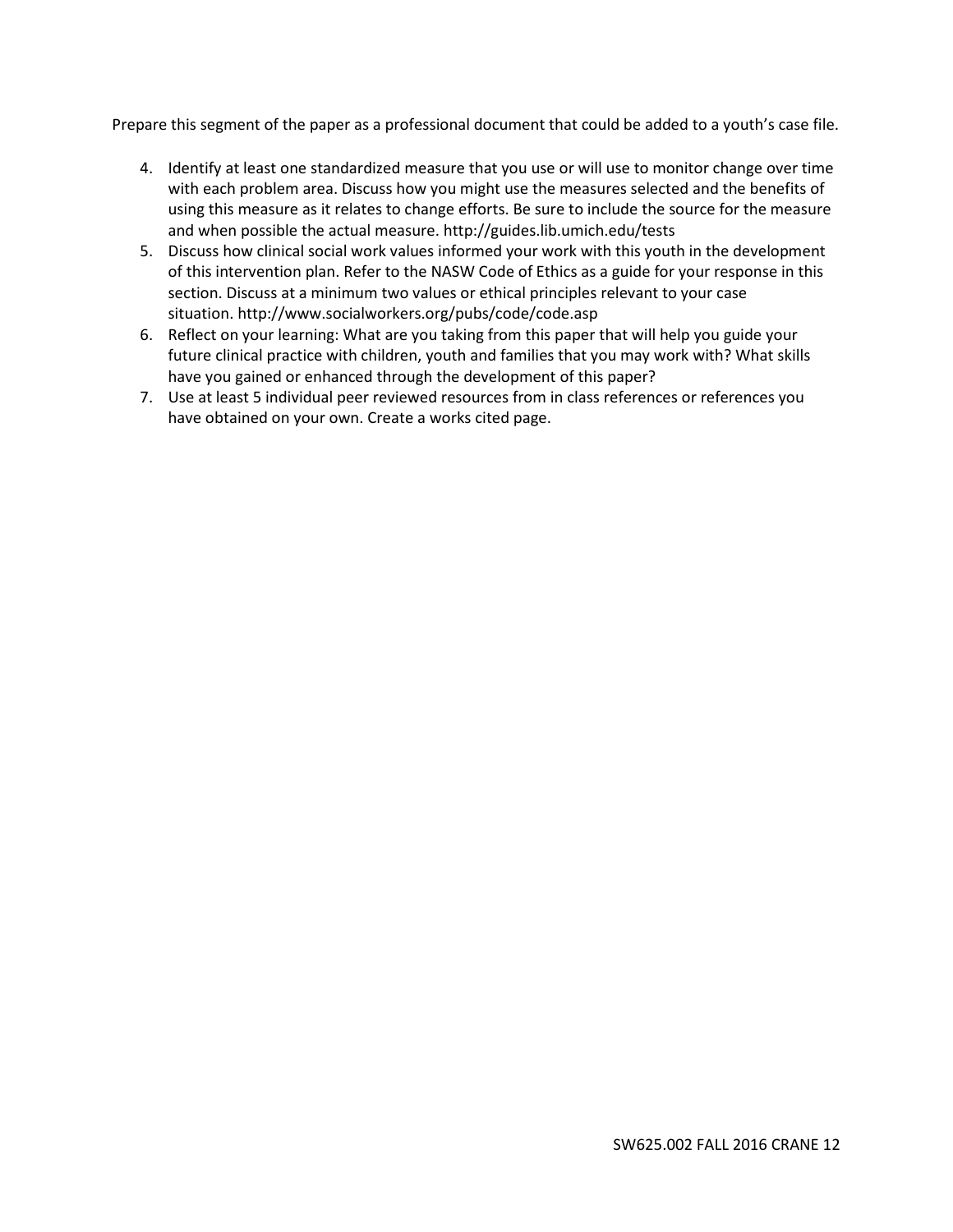#### **Course Schedule:**

**(Note \* items are required readings the other readings are recommended)**

**There are several guest speakers that I am waiting to hear from; therefore, topics covered on specific days may change to accommodate their schedules. These changes will be posted on CANVAS if and when they occur.**

#### **Session 1 (Sept. 9, 2016)**

*Review of Course Expectations…. Creating the Learning Environment Multi-systems Approach to Work with Children, Adolescents and Families Development, Attachment, Interactional, and Psychodynamic Theories Role of Evidence-Based and Empirically Supported Interventions in Clinical Social Work Practice*

Kazak, A.E., Hoagwood, K., Weisz, J., Hood, K., Kratochwill, T., Vargas, L.A. & Banez, G. (2010) A Metasystems approach to evidence-based practice for children and adolescents*. American Psychologist 65/2, 85-97.*

Mitchell, P.F. (2011) Evidence-based practice in real-world services for young people with complex needs: New opportunities suggested by recent implementation science. *Child and Youth Services Review* 33, 207-216.

Southam-Gerow, M.A., Rodriguez, A., Chorpita, B.F. & Daleiden, E.L. (2012) Dissemination and implementation of evidence based treatments for youth: challenges and recommendations. *Professional Psychology: Research and Practice.* Advance online pub. Doi:10.1037/a0029101.

# **Session 2 and Session 3 (Sept. 16 and September 23, 2016)**

*Developmental Considerations in Assessment and Intervention Planning Influence of Diversity Factors in Accessing Services and Engagement A look at your own clinical approach to engagement and intervention with children/adolescents and families Creating a Child-Friendly Therapy Space NASW Code of Ethics and Clinical Practice*

\*Alegria, M., Atkins, M., Farmer, E., Slaton, E., & Stelk, W. (2010). One size does not fit all: Taking diversity, culture and context seriously. *Administration and Policy in Mental Health and Mental Health Services Research, 37*(1-2), 48-60.

\*Falicov, C. (2014) MECA: A meeting place for culture and therapy. *Latino families in therapy (2nd ed.)*  (pp. 17-50) NY: Guilford Publications.

\*Holmbeck, G.N., Devine, K.A. & Bruno, E.F. (2010) Developmental issues and considerations in research and practice. In Weisz, J.R. & A. E. Kazdin (Eds) E*vidence-based psychotherapies for children and adolescents (2nd ed)* Guilford Press, NY, NY pp. 28-39.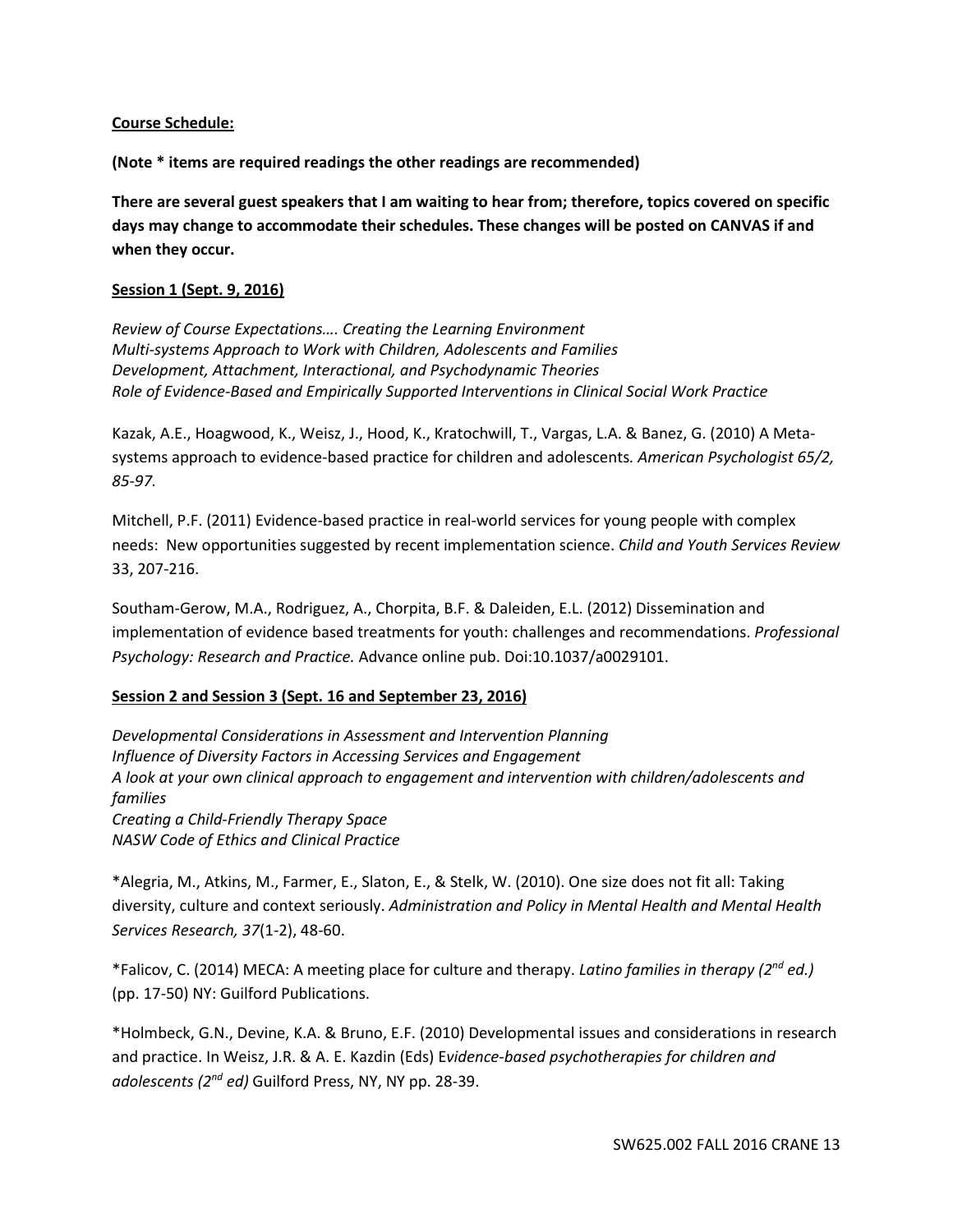\*Landy, S. & Bradley, S. (2014). Difficulties and disorders of attachment and social development. *Children with multiple mental health challenges: an integrated approach to intervention. (pp. 295-332) NY: Springer Publishers.* 

\*Maiter, S. (2009). Using an anti-racist framework for assessment and intervention in clinical practice with families from diverse ethno-racial backgrounds. *Clinical Social Work Journal, 37*(4), 267.

Cummings, J. R., Ponce, N. A., & Mays, V. M. (2010). Comparing racial/ethnic differences in mental health service use among high-need subpopulations across clinical and school-based settings. *Journal of Adolescent Health, 46*(6), 603-606.

Lindsey, M.A., Chambers, K., Pohle, C., Beall P. & Lucksted, A. (2013). Understanding the behavioral determinants of mental health service use by urban, under-resourced black youth: adolescent and caregiver perspectives. *Journal of Child and Family Studies* 22:107-121.

Mustanski, B., Newcomb, M.E. & Garofalo, R. (2011) Mental health of lesbian, gay and bisexual youths: a developmental resiliency perspective. *Journal of Gay and lesbian Social Services* 23/2, 204-225.

Neblett, E.W., Rivas-Drake, D. & Umana-Taylor, A. (2012). The promise of racial and ethnic protective factors in promoting ethnic minority youth development. *Child Development Perspectives* 6(3), 295-303.

Page, M.J., Lindahl, K. & Malik, N. (2013). The role of religion and stress in sexual identity and mental health among lesbian, gay and bisexual youth. *Journal of Research on Adolescence* 23(4), 665-677.

Page, T. (2011) Attachment Theory and Social Work Treatment. In F.J. Turner *Social work treatment: interlocking theoretical approaches (5th edition)* Oxford University Press, NY, NY pp. 30-47.

Smokowski, P., Evans, C., Cotter, K. & Webber, K. (2013). Ethnic identity and mental health in American Indian youth: examining mediation pathways through self-esteem and future optimism. *Journal of Youth and Adolescence* DOI 10.1007's10964-013-9992-7.

#### **Session 4 and 5 (Sept. 30 and October 7, 2016)**

*Parent Management Training in Work with Young Families and Youth Parent-Child Interaction Therapy and Skills Play Therapy*

\* Allen, B. & Kronenberg, M. (2014). *Treating traumatized children: a casebook of evidence-based therapies. NY: Guilford. Chapters 9, 10 &11*

\*Hembree-Kigin, T. L., & McNeil, C. B. (1995). *Parent-child interaction therapy*. New York: Plenum Press. Chap. 3 (pp. 22-47) and Chap. 5 (pp. 71-99).

\*Kazdin, A. E. (2005). *Parent management training: Treatment for oppositional, aggressive, and antisocial behavior in children and adolescents*. Oxford, UK: Oxford University Press. Chapter 3 (pp. 65- 89) and Manual (pp. 249-372)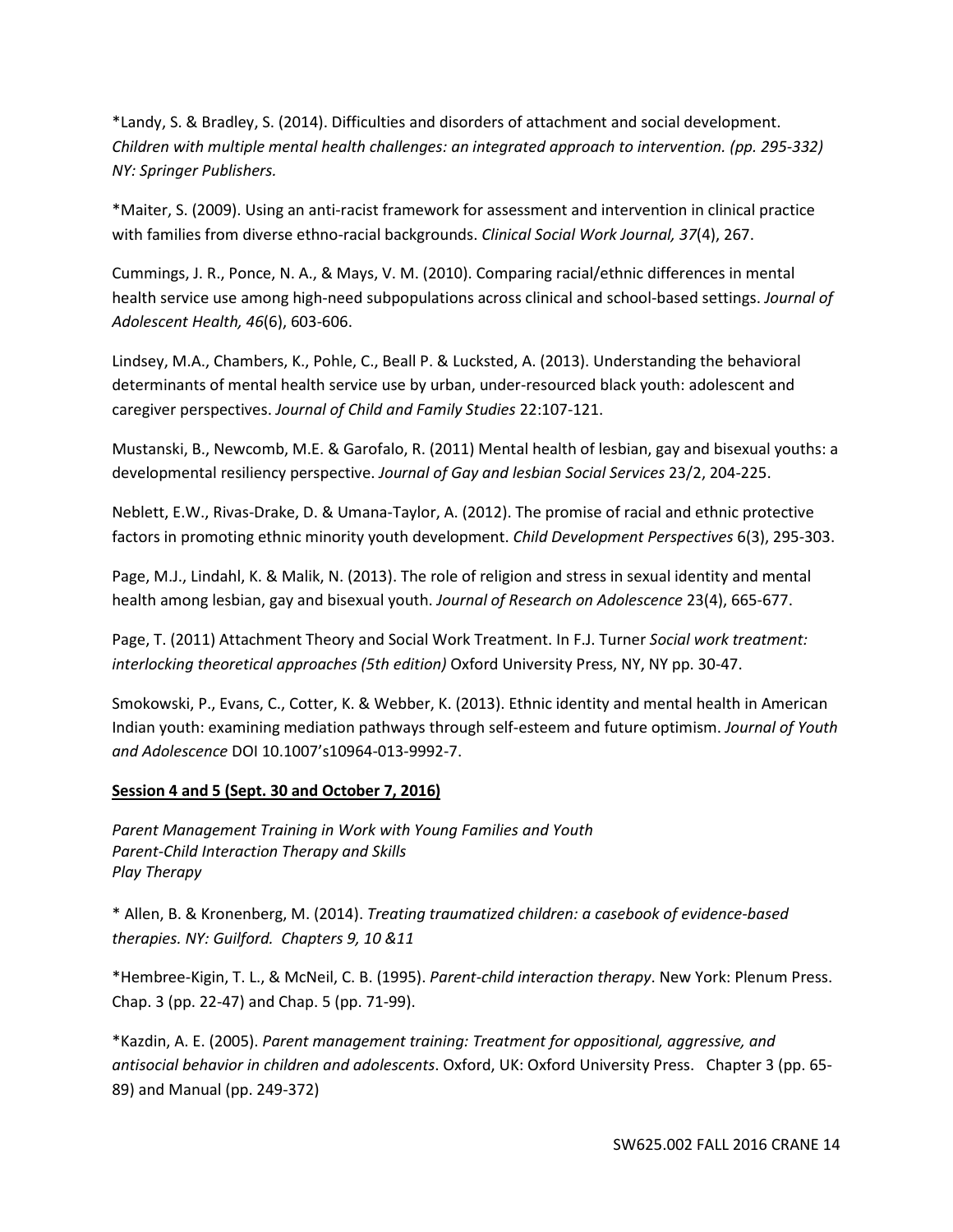\*Eyberg, S. & Members of the Child Study Laboratory (1999). *Parent-Child Interaction Therapy: Integrity Checklists and Session Materials.* PCIT International Version 2.10 Updated February 2010.

\*Falicov, C. (2014) MECA: Raising children in culture and context. *Latino families in therapy (2nd ed*.) (pp. 355-377) NY: Guilford Publications.

\*Hoagwood, K.E., Cavaleri, M.A., Olin, S., Burns, B.J., Slaton, E., Gruttadaro, D. & Hughes, R. (2010) Family support in children's mental health: a review and synthesis. *Clinical Child and Family Psychol Review 13, 1-45.*

\*Kaduson, H., & Schaefer, C. E. (2006). *Short-term play therapy for children*. New York: Guilford Press. Chap. 2 (pp. 22-50) and Chap. 7 (pp. 169-201).

Lenze, S.N., Pautsch, J., & Luby, J. (2011). Parent-child Interaction Therapy Emotion Development: a novel treatment for depression in preschool children. *Depression and Anxiety* 28: 153-159.

McCabe, K., & Yeh, M. (2012). Parent-child interaction therapy for Mexican Americans: Results of a pilot randomized clinical trial at follow-up. *Behavior Therapy* 43, 606-618.

Thomas, R. & Zimmer-Gembeck, M. (2011) Accumulating evidence for Parent-Child Interaction Therapy in the prevention of child maltreatment. *Child Development* 82 (1), 177-192.

#### **Session 6 and Session 7 (Oct. 14 and Oct. 21, 2016)**

*Behavioral Management ADHD ODD Dialectical Behavioral Therapy*

*\* Barkley, R.A. (2013) Defiant children (3rd edition): A clinician's manual for assessment and parent training. NY: Guilford.*

*\* Barkley, R. A. & Robin, A. (2014) Defiant teens (second edition) A clinician's manual for assessment and family intervention. NY: Guilford.*

Friedberg, R.D., McClure, J.M., & Garcia, J.H. (2009). Behavioral Interventions. In *Cognitive Therapy Techniques for Children and Adolescents: Tools for enhancing practice.* NY: Guilford Press. (pp. 79-120).

Substance Abuse and Mental Health Services Administration. *Interventions for disruptive behavior disorders: evidence-based and promising practices.* HHS Pub. No. SMA 11-4634. Rockville, MD: Center for Mental Health Services, Substance Abuse and Mental Health Services Administration, U.S. Department of Health and Human Services.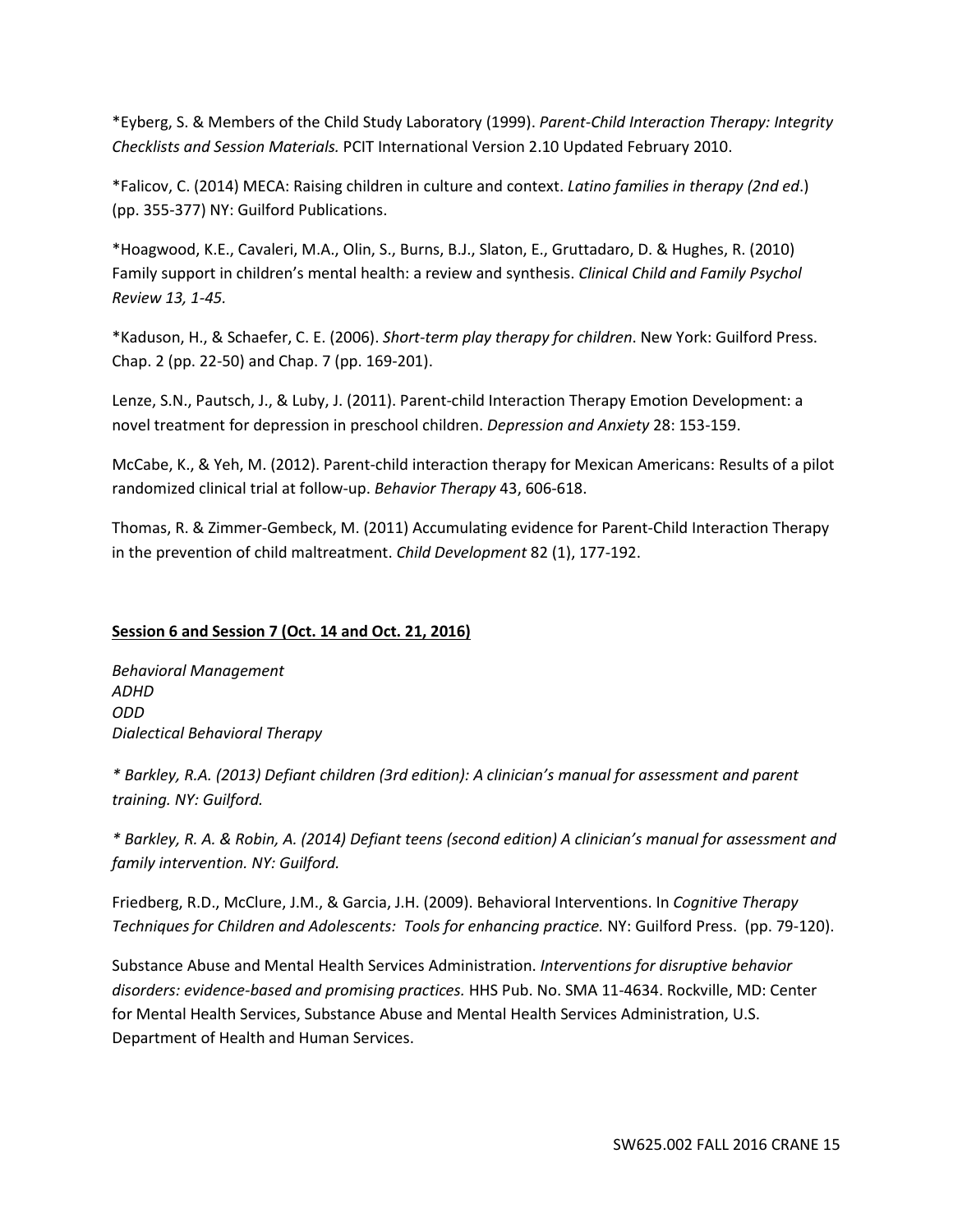Midouhas, E., Yogaratnam, A., Flouri, E. & Charman, T. (2013). Psychopathology trajectories of children with autism spectrum disorder: the role of family poverty and parenting. *Journal of the American Academy of Child and Adolescent Psychiatry.* 52 (10), 1057-1065.e1

\*Miller, A. L., Rathus, J. H., Linehan, M., & Ebrary, I. (2007). *Dialectical behavior therapy with suicidal adolescents*. New York: Guilford Press. Chap. 3 (pp. 38-70), Chap. 4 (pp. 71-95) and Chap. 10 (pp. 210- 244)

\*Groves, S., Backer, H., van den Bosch, W. & Miller, A. (2012). Review: Dialectical behavior therapy with adolescents. *Child and Adolescent Mental Health* 17(2), 65-75/

Geller, B., & DelBello, M. P. (2003). *Bipolar disorder in childhood and early adolescence*. New York: Guilford Press. Chaps. 12-14 (pp. 255-313).

Katz, L., Fotti, S., & Postl, L. (2009). Cognitive-behavioral therapy and dialectical behavior therapy: Adaptations required to treat adolescents. *The Psychiatric Clinics of North America, 32*(1), 95-109.

#### **Session 8 and Session 9 (Oct. 28 and November 4, 2016)**

*Cognitive Behavioral Interventions for Depression and Anxiety Disorders* 

\*Brent, D., Poling, K.D. & Goldstein, T.R. (2011) text: Chapter 2: Assessment and Treatment of Suicidal Ideation and Behavior

\*Brent, D., Poling, K.D. & Goldstein, T.R. (2011) text: Chapter 4: Getting Started

\*Brent, D., Poling, K.D. & Goldstein, T.R. (2011) text: Chapter 5: Chain Analysis and Treatment Planning

\*Brent, D., Poling, K.D. & Goldstein, T.R. (2011) text: Chapter 6: Behavioral Activation and Emotion Regulation

\*Brent, D., Poling, K.D. & Goldstein, T.R. (2011) text: Chapter 7: Cognitive Restructuring, Problem-Solving and Interpersonal Effectiveness

Beidas, R., Benjamin, C.L., Puleo, C.M., Edmunds, J.M. & Kendall, P.C. (2010). Flexible applications of the Coping Cat Program for anxious youth. *Cognitive and Behavioral Practice, (17), 142-153.*

Clarke, GN, Lewinsohn, PM, & Hops H. (2001). Instructor's manual for Adolescents Coping with Depression course. Retrieved from Kaiser Permenente Center for Health Research website: www.kpchr.org/public/acwd/acwd.html

Clarke, GN & Debar, LL. (2010). Group cognitive-behavioral treatment for adolescent depression. In JR

Weisz & AE Kazdin, (Eds.). Evidenced-Based Psychotherapies for Children and Adolescents: 2nd edition. New York: Guilford Press (pp. 110-125).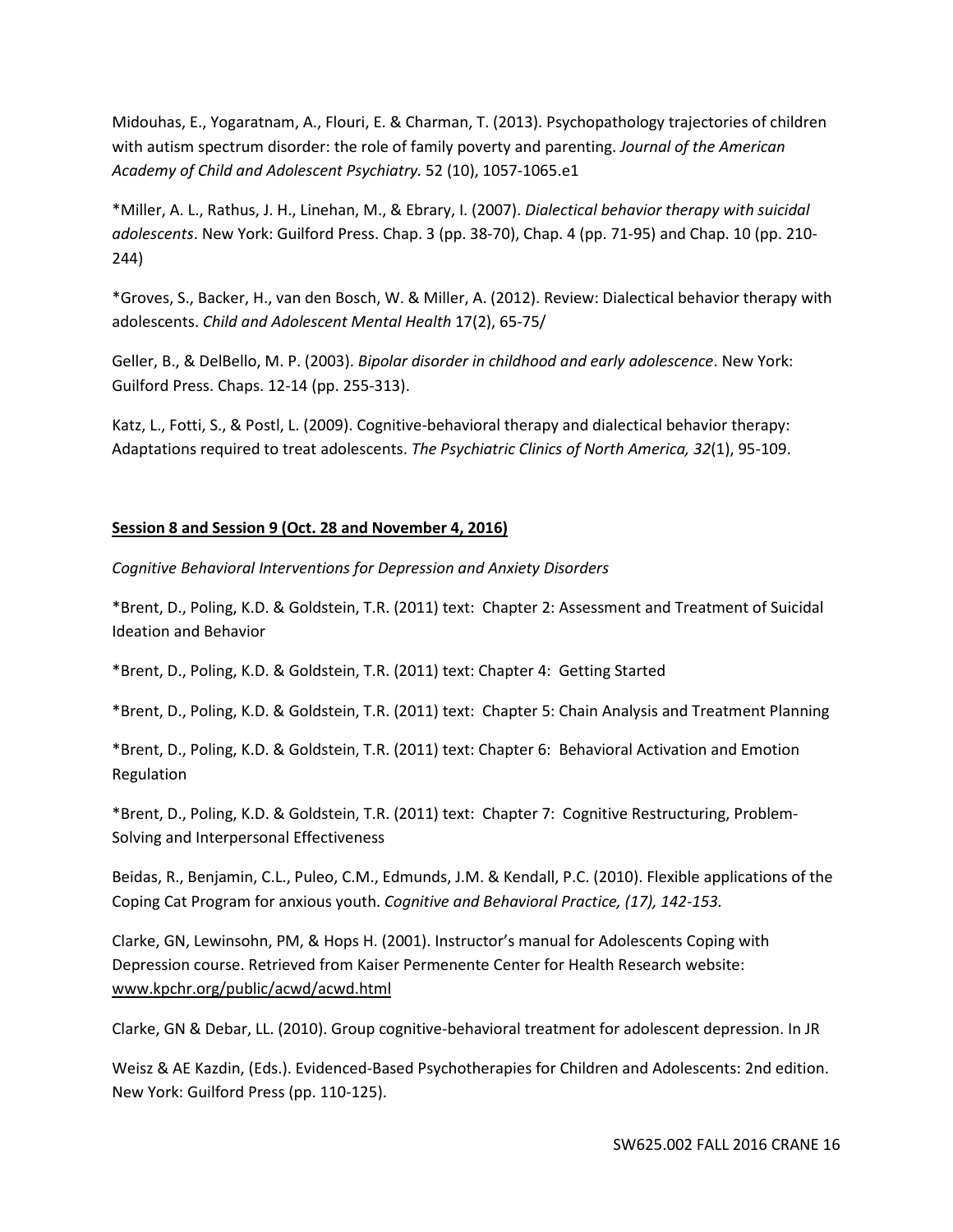Hong, J., Espelage, D. & Kral, M. (2011). Understanding suicide among sexual minority youth in America: an ecological systems analysis. *Journal of Adolescence* 34, 885-894.

Marshal, M., Dietz, L., Friedman, M., Stall, R., Smith, H. et al. (2011). Suicidality and depression disparities between sexual minority and heterosexual youth: a meta analytic review. *Journal of Adolescent Health* 49, 115-123.

Podell, J., Mychailyszyn, M., Edmunds, J., Puleo, C., & Kendall, P. (2010). The coping cat program for anxious youth: The fear plan comes to life. *Cognitive and Behavioral Practice,* 

SAMHSA (2012) *Preventing suicide: a toolkit for high schools.* HHS Publication No SMA-12-4669. Rockville, MD: Center for Mental Health Services, Substance Abuse and Mental Health Services Administration.

Saulsberry, A., Corden, M., Taylor-Crawford, K., Crawford, T., Johnson, M., Froemel, J., Walls, A., Fogel, J., Marko-Holgan, M. & Van Voorhees, B. (2013). Chicago urban resiliency building (CURB): an internet based depression-prevention intervention for urban African American and Latino adolescents. *Journal of Child and Family Studies* 22: 150-160.

#### **Session 10 (November 11, 2016)**

*Multisystemic Therapy and Motivational Enhancement Work with Adolescents Bipolar Disorder and Substance Abuse*

\*Foster, S., Cunningham, P., Warner, S., McCoy, D., Barr, T., & Henggeler, S. (2009). Therapist behavior as a predictor of black and white caregiver responsiveness in multisystemic therapy. *Journal of Family Psychology, 23*(5), 626-635.

\*Henggeler, S., Letourneau, E., Chapman, J., Borduin, C., Schewe, P., & McCart, M. (2009). Mediators of change for multisystemic therapy with juvenile sexual offenders. *Journal of Consulting and Clinical Psychology, 77*(3), 451-62.

\*Ogden, T., & Hagen, K. (2009). What works for whom? gender differences in intake characteristics and treatment outcomes following multisystemic therapy. *Journal of Adolescence, 32*(6), 1425-1435.

\*Ryan, S., Cunningham, P., Foster, S., Brennan, P., Brock, R. & Whitmore, E. (2013) Predictors of therapist adherence and emotional bond in multisystemic therapy: testing ethnicity as a moderator. *Journal of Child and Family Studies* 22: 122-136.

\*Naar-King, s. & Suarez, M. (2011). The spirit of motivational interviewing. *Motivational interviewing with adolescents and young adults.* (pp. 16-180) NY: Guilford.

\*Hernandez, L., Barnett, N. et al. (2011). Alcohol problems. In S. Naar-King & M. Suarez (Eds.) *Motivational interviewing with adolescents and young adults.* (pp. 85-91) NY: Guilford.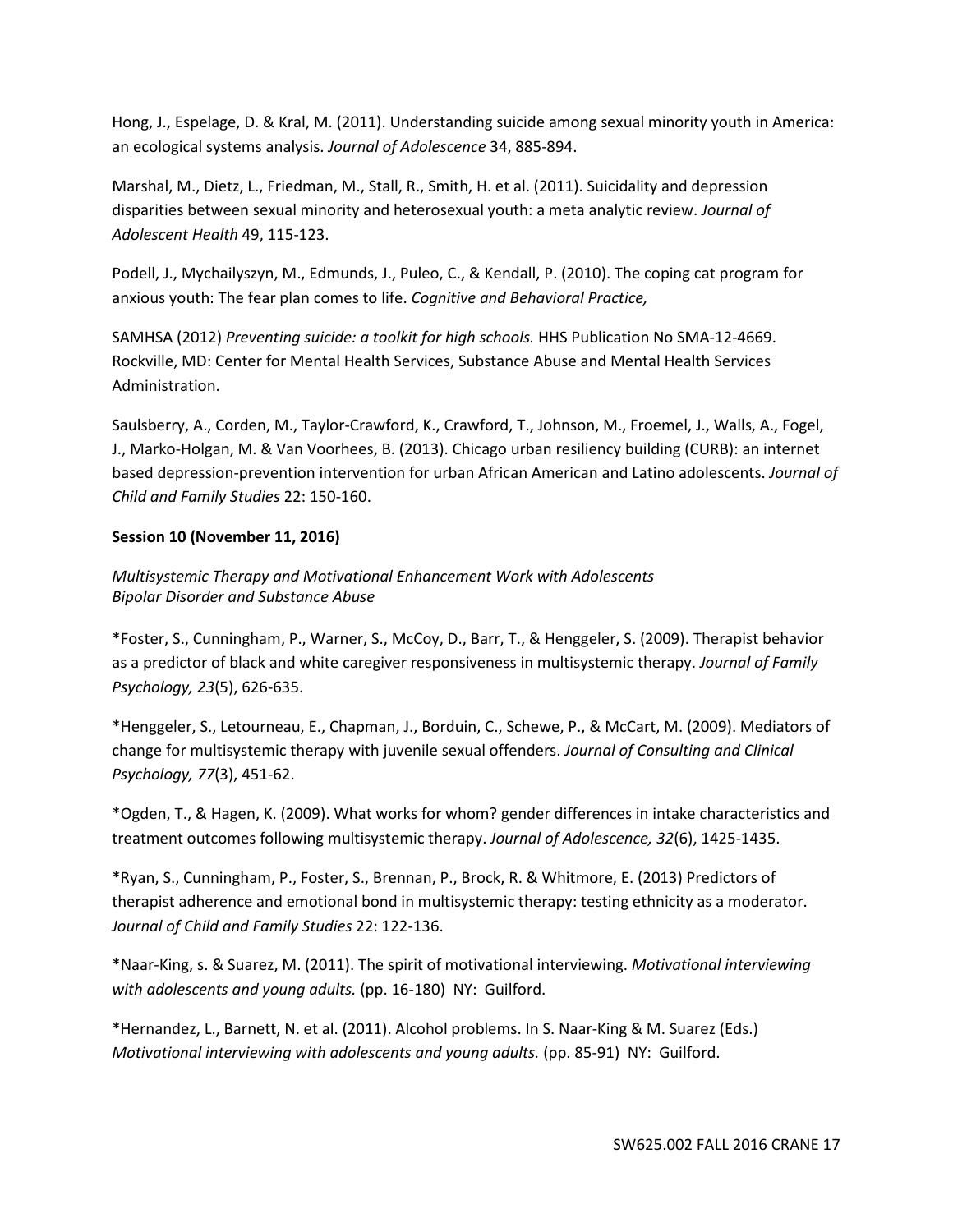\*Webb, C., Scudder, M., Kaminer, Y., and Kadden, R. *The motivational enhancement therapy and cognitive-behavioral therapy supplement: 7 sessions of cognitive behavioral therapy for adolescent cannabis users, Cannabis Youth Treatment Series, Vol. 2.* HHS Publication No. (SMA) 08-3954. Rockville, MD: Center for Substance Abuse Treatment, Substance Abuse and Mental Health Services Administration (2002).

Curtis, N., Ronan, K., Heiblum, N., & Crellin, K. (2009). Dissemination and effectiveness of multisystemic treatment in New Zealand: A benchmarking study. *Journal of Family Psychology, 23*(2), 119-129.

Hogue, A., Henderson, C., Dauber, S., Barajas, P., Fried, A. & Liddle, H. (2008). Treatment adherence, competence, and outcome in individual and family therapy for adolescent behavior problems. *Journal of Consulting and Clinical Psychology, 76*(4), 544-555.

Letourneau, E., Ellis, D., Naar-King, S., Cunningham, P., & Fowler, S. (2010). Case study: Multisystemic therapy for adolescents who engage in HIV transmission risk behaviors. *Journal of Pediatric Psychology, 35*(2), 120-127.

# **Session 11 and Session 12 (Nov. 18 and December 2, 2016)**

*Interventions to Address Trauma, Terrorism and Disasters Trauma-Focused Cognitive-Behavior Therapy*

\*Allen, B. & Kronenberg, M. (2014). *Treating traumatized children: a casebook of evidence-based therapies. NY: Guilford. Chapters 1, 2, 3, 4, 5*

\*Cohen, J., Mannarino, A., Kliethermes. M. & Murray, L. (2012). Trauma-focused CBT for youth with complex trauma. *Child Abuse and Neglect* 36, 528-541.

\*Walker, D., Reese, J., Hughes, J., & Troskie, M. (2010). Addressing religious and spiritual issues in trauma-focused cognitive behavior therapy for children and adolescents. *Professional Psychology, Research and Practice, 41*(2), 174-180.

Cohen, J., Berliner, L., & Mannarino, A. (2010). Trauma focused CBT for children with co-occurring trauma and behavior problems. *Child Abuse Neglect, 34*(4), 215-224.

Cohen, J., & Mannarino, A. (2008). Trauma-focused cognitive behavioural therapy for children and parents. *Child and Adolescent Mental Health, 13*(4), 158-162.

Cohen, J. & Mannarino, A. (2011). Trauma-Focused CBT for traumatic grief in military children. *Journal of Contemporary Psychotherapy* 41, 219-227.

Jaycox, L., Cohen, J., Mannarino, A., Walker, D., Langley, A., Gegenheimer, K., et al. (2010). Children's mental health care following Hurricane Katrina: A field trial of trauma-focused psychotherapies. *Journal of Traumatic Stress, 23*(2), 223-231.